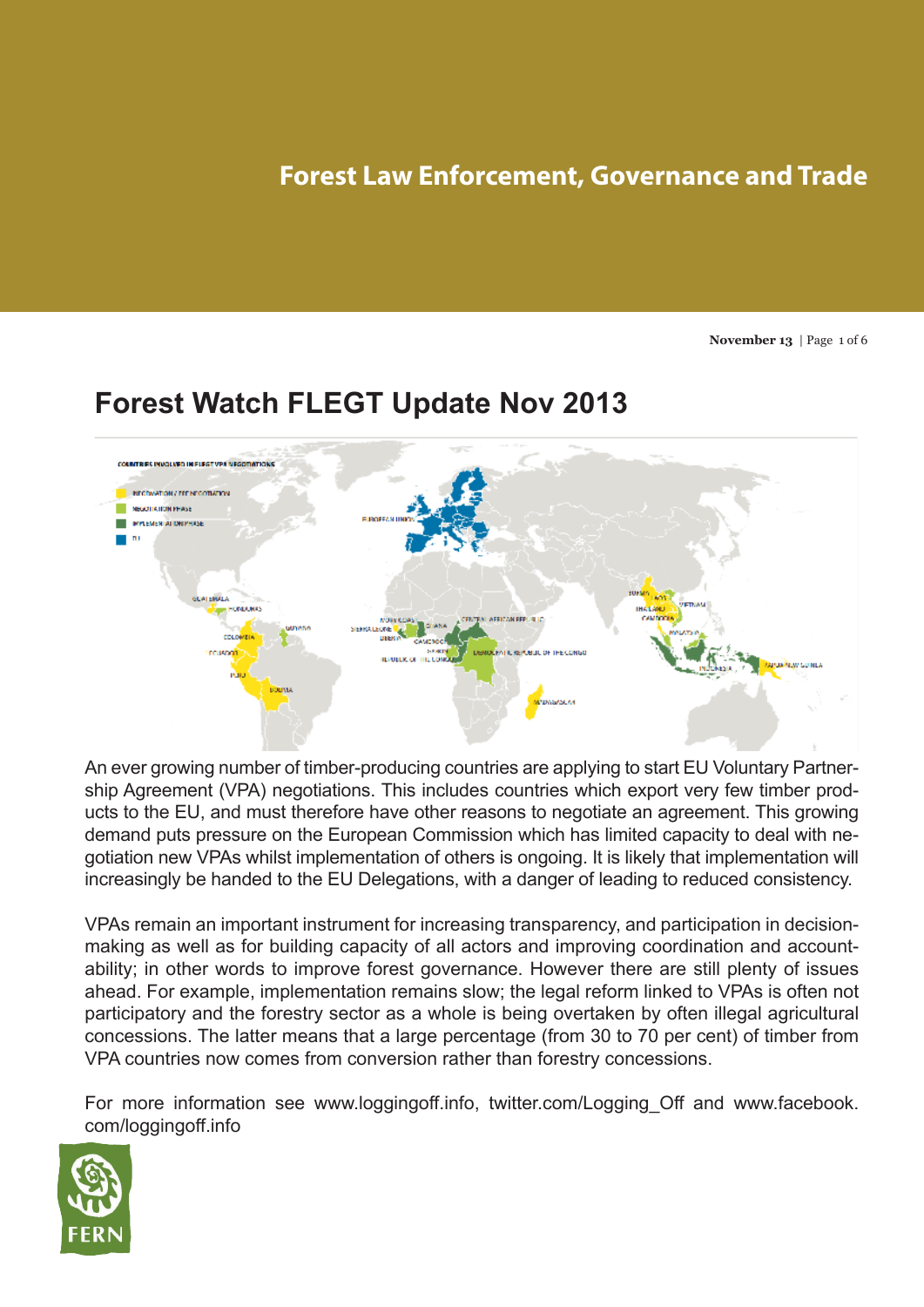# **VPA state of play**

Six VPAs (Cameroon, Central African Republic (CAR), Ghana, Indonesia, Liberia and RoC) have been finalised; of which four (CAR, Cameroon, Ghana and RoC) have been ratified. Official negotiations are ongoing in the Democratic Republic of Congo (DRC), Gabon, Guyana, Honduras, Ivory Coast, Malaysia, and Vietnam, and are on the verge of starting with Laos and Thailand. Other countries expressing an interest include Bolivia, Cambodia, Colombia, Ecuador, Guatemala, Madagascar, Paraguay, and Sierra Leone.

### **VPAS by region - AFRICA**

#### **Cameroon**

The VPA was ratified in December 2011 and implementation is advancing slowly. Access to information has been increased in line with the VPA annex VII on transparency. The Ministry of Forestry (MINFOF) set up a dedicated FLEGT VPA website, which currently holds little information (www.minfof.cm/ apvcameroun). The MINFOF has hired a consultant to help them add information listed in the transparency annex to the website by the end of January 2014. The Joint Annual Report 2012 on implementation of the VPA has been published and is now available.

Implementation plays against the background of a controversial case of forest land being converted to oil palm by the Herakles Farms palm oil project. The 99-year deal aims to convert an area of 73,000 hectares of rainforest. Clearing started before negotiations about the project had been finalised. Fact-finding reports from Cameroonian and international NGOs have documented how the deal and clearing violates national and international law and does not conform with the VPA. NGOs have requested that the European Commission discuss the problem of illegal conversion timber during the upcoming Joint Implementation Committee (*Comité Conjoint de Suivi* – CCS) with the government of Cameroon. The VPA foresees the reform of the forest code, but after the criticism about the lack of civil society, community and indigenous peoples' participation, the reform process has stalled.

# **Central African Republic**

VPA negotiations with CAR were concluded in December 2010 and the agreement was ratified in July 2012. The second EU-CAR Joint Implementation Committee (JIC), planned for March 2013 never materialised due to the severe political and humanitarian crisis that the country was plunged into since the coup by the Seleka rebels in late March 2013. There is chaos and without foreign support and intervention it seems unlikely that the country can get out of this crisis any time soon. In the meantime the Ministry of Forestry is not yet fully operational and has seen several Ministers and Directors since the coup. The FLEGT Technical Secretariat within the Ministry has convened some national meetings between the different stakeholders and is exploring the extent to which the foreseen legal reform process can move forward. The civil society platform has decided to work on a few priority legal reforms from their end in order to have something ready when the process picks up again. The EU has not taken an official position on the situation in CAR and hence the VPA process is formally stalled. It is unclear what the future holds for CAR, and securing peace, stability and security is the first priority.

# **Democratic Republic of Congo**

The VPA negotiations, ongoing since 2010, are slowly moving forward. The Technical Commission continues to work on the legality definition and the development of a legality assurance system. The list of products which will require a FLEGT license is nearly finalised. How the EU-DRC VPA will address the problem of conversion timber has not been high on the agenda of negotiations, but may yet become a priority. Recent concern about timber entering Europe with dubious *Convention on International Trade in Endangered Species of Wild Fauna and Flora* CITES certificates (http://tinyurl.com/oglcf84) may be another issue to be debated during upcoming negotiations. Of particular concern is one of three recent decrees (challenged by civil society at the Supreme Court) which establishes a new national fund for social services, since it may undermine the social components of the future VPA and conflicts with the constitution, the actual forest code and rights of forest communities.

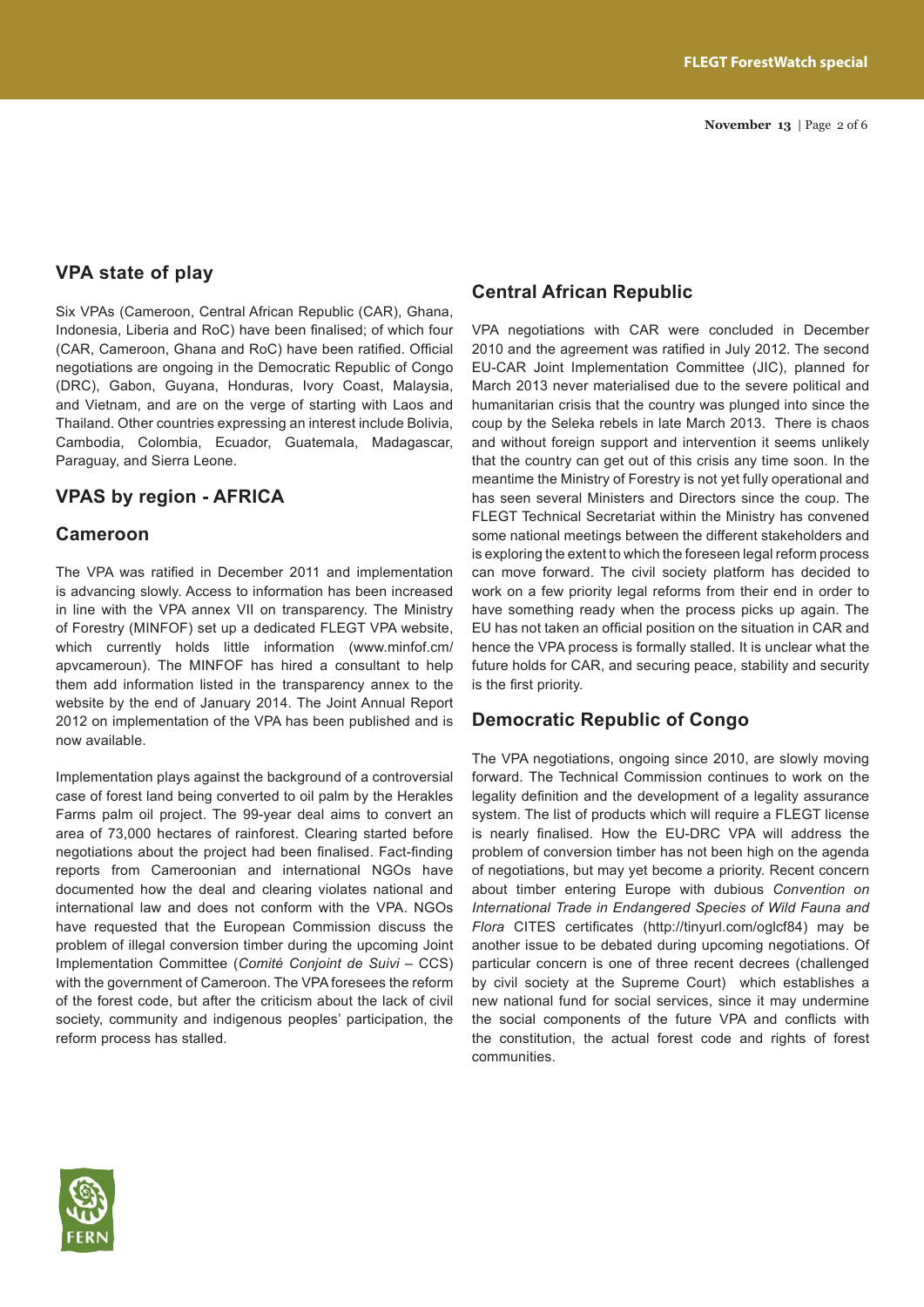### **Republic of Congo**

Implementation of the VPA, which was signed 2010 and entered into force in March 2013 moves forward at a very slow pace although progress has been made with reform of the Forest Code. Three experts from the *Agence Française de Développement* (AFD) have been given six months to draft a new Forest Code and set up a consultation process, and it is essential that local NGOs, communities and indigenous peoples get the chance to provide input into the process. Once the text is revised and accepted the consultants will work a further six months on the implementing decrees. 2014 may therefore be an important year for RoC. The civil society platform *Plateforme de Gestion Durable des Forêts* (PGDF) is gearing up to participate in the process and a civil society legal working group, supported by ClientEarth, has been working intensively to analyse the forest code and formulate preliminary amendments. The PGDF and communities are also concerned about the lack of implementation of the Congo's Indigenous Peoples' Law which was signed in 2010 but has not been implemented.

NGOs are particularly concerned about the social and environmental impact of Malaysian company Atama Plantation's large scale palm oil project which covers 180,000 hectares.

# **Gabon**

Negotiations started in September 2010, but have been stalled since May 2012. The government seems to be focussing instead on the development of a Sustainable Development Framework Law, which would create a biodiversity offset market in Gabon. Gabonese NGOs have not been consulted, but fear the law will allow operators to go ahead with projects which have a negative impact on local communities and their livelihoods, as long as they claim they are offsetting their environmental and social damage. This law will generate funding for conservation, but will lead to increased land conflicts, and further undermine community tenure. One set of communities stand to lose the land where the large scale development project goes ahead, whilst others lose the land that has been offset. In addition, the

Ministry of Forestry has called for a revision of the Forest Code based on limited consultation, disregarding earlier comments from local NGOs when the process was launched. This approach goes radically against the principles of the inclusive participatory and multi-stakeholder nature of the VPA process and confirms the lack of political will to move forward. The forest code and its reform are at the heart of the legality definition of the VPA, which is where the process got stuck.

#### **Ghana**

The Ghana-EU VPA was signed in September 2008, and FLEGT licenses are expected in 2014. In recent months, following a report from Global Witness indicating the large-scale issuing of illegal logging permits by the Forestry Commission (www. globalwitness.org/ghanapermits) and a pro-active Ghana NGO network (Forest Watch Ghana (FWG)) progress is being seen in several areas. First FWG has secured the government's commitment to stop the issuing of all ministerial permits; review the stumpage fees required by law; convert expired leases before FLEGT licenses are issued; and work towards greater transparency of the sector. Second, FWG has developed a transparency matrix for the VPA and submitted this to the Ministry of Lands and the Forestry Commission (FC). Third, the government is beginning to quicken the pace of the forest tenure reform as a result of NGO pressure. They are looking at commercial plantations and trees on farms or naturally occurring trees. FWG will follow up to ensure the enactment of appropriate legislation to strengthen local farmers/land owners' rights over trees they nurture.

Discussions on the verification protocol have also included FWG members, which will make it easier for local NGOs to monitor impacts of the VPA. FWG are informing local communities and the general public about the VPA, with over 130 communities being addressed in the last quarter. This has strengthened community capacity and knowledge about the new forest policy and forest benefit-sharing regimes. Most of these issues will be discussed by key stakeholders in November 2013 and it is hoped that real progress will then be made.

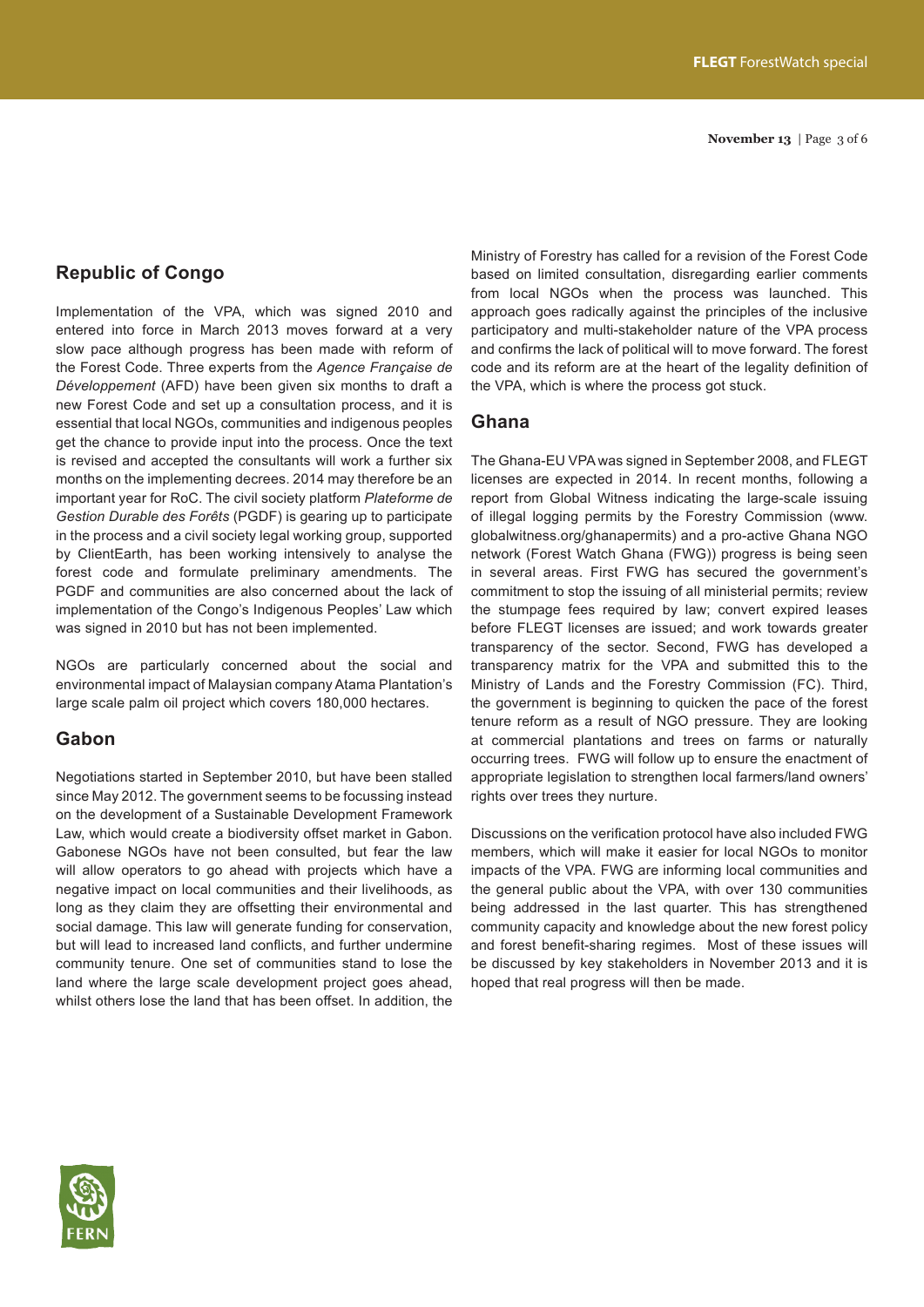**November 12** | Page 4 of 6

# **Ivory Coast**

The first official VPA negotiation session took place in Abidjan in June 2013. A new and young informal platform consisting of social, human rights, environmental and developmental organisations has designated three representatives as part of the Technical Negotiating Committee. While Ivory Coast embarks on this new VPA FLEGT venture, a process to reduce emissions from deforestation and degradation (REDD) has also started and the hope is that there will be one common civil society platform participating in both processes. The priorities of the NGO platform include land and tree tenure security for local communities based on recognition of their customary rights, improved access and benefit sharing with regards to forest exploitation and sustainable management of the remaining forests. A new forest code is being agreed but it is unclear to what extent the civil society platform will be allowed to provide its input. At this stage the Ministry of Forestry wants to get the forest code approved quickly and then use it as a basis for the legality grid discussions. In the negotiations it was agreed that that Ivory Coast will include the domestic market in its VPA, as most other VPAs have done, and that the VPA will include all timber exports and imports. Three multi-stakeholder working groups have been identified and started by focusing on the key economic, environmental, and social issues of the legality definition, with civil society taking a lead on the latter.

# **Liberia**

The EU-Liberia VPA was concluded on 9 May 2011. Although it has taken almost 18 months, it is rumoured that the Government will announce the ratification of the agreement soon. Several outstanding issues include (1) Ensuring that communities get the money they are owed according to the existing benefit sharing agreements. (2) Ensuring that unprofitable concessions are cancelled and re-allocated following the correct legal procedures. This is important as flaws in the contract allocation processes allowed non-qualifying bidders to obtain concessions, who are now unable to profitably operate and pay their land rental fees. (3) Ensuring social agreements between companies and communities are specific, enforceable and provide a better deal for affected communities. (4) The Forest Development Authority needs to be strengthened to be able to effectively implement the VPA.

Following a large number of illegal logging permits being handed out last year (see www.fern.org/MayVPAUpdate) the logging sector remains partially dormant. However forest management contracts and timber sales contracts remain active, despite some being linked to gross misconduct in the Private Use Permits (PUP) concessions. Most of the government's attention seems, however, to be with the palm oil sector which is creating social conflicts all over the country due to the government handing out large concessions on community owned land. Even though the palm oil companies are members of the Round Table on Sustainable Palm Oil (RSPO), they do not abide by its principles, notably the principle of Free Prior and Informed Consent (FPIC). This has led to formal complaints to the RSPO being filed by affected communities from Liberia's three largest oil palm concessions.

On a positive note the Government has adopted a new Land Policy, which is progressive and places community ownership of land under customary land rights that have the same level of legal recognition as private ownership. This policy will now be translated into a Land Rights Law. However, at least 70 per cent Liberia is either privately owned or has been allocated as concessions. There is therefore a big question mark as to what will happen once customary lands are formally recognised in the law, yet have already been allocated as agricultural, logging and mineral concessions. Furthermore, current definitions of what constitutes public lands pose a risk that un-demarcated customary land may be considered to be public land under the new legislation. Mechanisms need to be put in place to ensure that customary land that has not yet been demarcated cannot be taken as public land. These issues need to be addressed before the Land Rights Law comes into force.



*A new civil society platform on the rise in the Ivory Coast advocating for improved forest governance.*

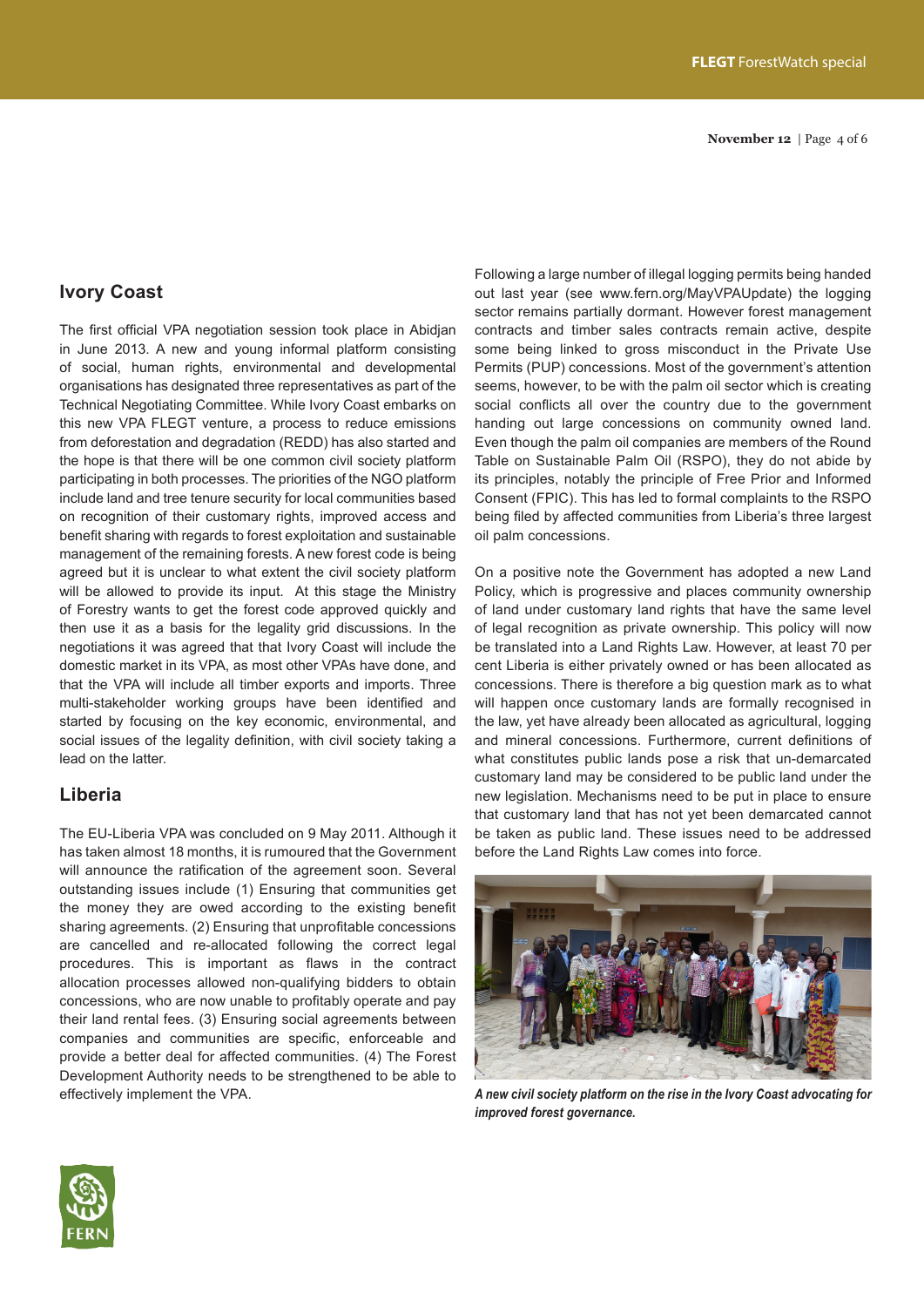**November 12** | Page 5 of 6

### **VPAs by region – SOUTH EAST ASIA**

#### **Indonesia**

The EU-Indonesian VPA was signed in Brussels on 30 September 2013. The ratification process has started in both the EU and Indonesia, and the hope is that it will be finalised by February next year. The VPA joint assessment that was started prior to signing is currently in its third phase, and a report recommends follow-up of an action plan for improving the Indonesian Timber Legality Assurance System (TLAS) (in Indonesia known as *Sistem Verifikasi Legalitas Kayu*, or SVLK). The target is to have FLEGT licenses being issued in 2014 for all 40 products listed in Annex 1 of the VPA. Following an appeal from the Indigenous Peoples Alliance (AMAN), on 16 May 2013, the constitutional court ruling required an amendment to the Forestry Act to recognise indigenous peoples' forest land based on community customary ownership. This influences the ongoing revision of the SVLK regulations and is an important achievement for civil society. The civil society independent monitoring groups (JPIK, APIKS) are exploring sustainable finance mechanisms and discussing with the Ministry of Forestry how they can strengthen the capacity of civil society organisations to improve their monitoring skills and how to safeguard their own security following a contentious case brought forward by JPIK on illegal logging in Indonesian Papua in May 2013.

#### **Laos**

The revision of the Forestry Law has been put on hold until the National Land Policy is approved in December this year. A FLEGT Technical Steering Committee and technical working teams, consisting of representatives of relevant ministries and the timber trade, and including space for an unspecified organisation to represent civil society, are now in place, and approved by the Ministry of Agriculture and Forestry (MAF). This committee met for the first time on 11 October, and a new purpose-built office has just been opened in Vientiane for the Standing Office. The German Government is providing EUR 5.8 million for technical co-operation for the government (ProFLEGT) to be implemented by the Department of Forest Inspection, the national focal point for FLEGT, and *Deutsche Gesellschaft für Internationale Zusammenarbeit* (GIZ) (the German Society for International Cooperation). The German Ambassador mentioned the importance of civil society organisations being represented in the technical steering committee, and awareness of FLEGT among Lao non-profit associations (NPAs) has been increasing following the work of NGOs like Village Focus International (VFI) and FERN who aim



to promote their involvement and increase their capacity. NPAs are keen to become involved, despite the intimidation they face when raising issues of livelihood and tenure security and the rights of forest dependent communities following the abduction of a high profile activist, and it will be important for them to secure space in the negotiations for their voices to be heard. Cohesion among the range of civil society actors will be crucial. Timber features highly in the Lao government's plans for the country's economic development, and the EU is seen as an important potential future market for this timber, so it is unlikely to tolerate voices defending the interests of anyone they feel may be standing in the way.

### **Malaysia**

The Indonesian Ambassador to the EU has made several Having begun VPA negotiations in 2006, there is still uncertainty as to whether an agreement will be reached. Unresolved issues include the lack of an inclusive participatory process, lack of will by the government to address transparency and recognise native customary rights. Furthermore the Malaysian government's proposal of signing a VPA which excludes Sarawak is seen as problematic, notably by stakeholders in Indonesia and Burma. statements about finding a VPA with Malaysia which excludes Sarawak unacceptable, objecting on legal and moral grounds. For example at Chatham House in February 2013, he stated that such an exclusion would contravene international law, since both territories entering into a bilateral agreement are bound in their entirety. On 24 June, the Working Group on a pan-ASEAN Timber Certification Initiative met for the 12th time in Kuala Terengganu, aimed at strengthening ASEAN's support of sustainable forest management and harmonising forestry in member states, including certification. A high-level visit from the EU in September has reignited interest in VPA negotiations but political issues remain, and civil society engagement has to regain momentum after a long period of disillusionment and scepticism about whose interests the VPA will serve.

### **Thailand**

Following an agreement earlier this year to open negotiations, some work has been done on the definition of legality, supply chains and consulting some stakeholders, but a first joint experts meeting has yet to take place, and a first formal negotiation session is expected before the end of the year. In June a European Forest Institute (EFI) team met the government and some stakeholders to learn how the government is structuring the process and which issues had been identified. Three subcommittees within the Thai VPA negotiation committee have been set up to support VPA negotiations, develop a TLAS,